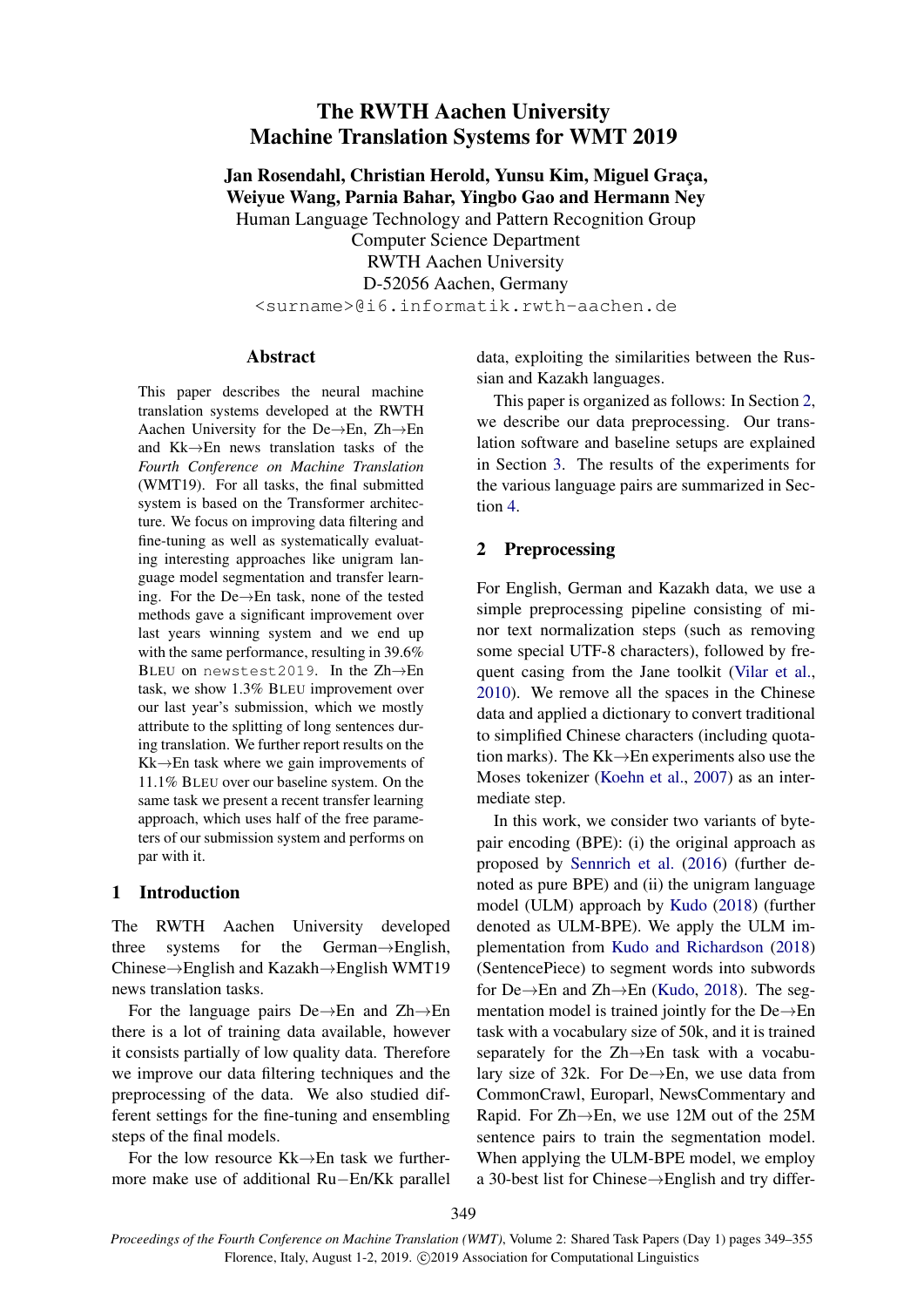ent n-best sizes for German→English explained in Section [4.](#page-1-1) For  $Kk \rightarrow En$ , we use joint pure BPE with 50k operations unless otherwise stated.

### <span id="page-1-0"></span>3 MT Systems

The final systems submitted by RWTH Aachen are based on the Transformer architecture implemented in the Sockeye sequence-to-sequence framework for neural machine translation (NMT) [\(Hieber et al.,](#page-5-4) [2017\)](#page-5-4) which is built on top of MXNet [\(Chen et al.,](#page-5-5) [2015\)](#page-5-5).

Our models resemble the 'big' architecture as presented by [Vaswani et al.](#page-6-1) [\(2017\)](#page-6-1) consisting of 6 layers in both encoder and decoder with 16 heads in all multi-head attention layers. We train our models using the Adam optimizer [\(Kingma and](#page-5-6) [Ba,](#page-5-6) [2014\)](#page-5-6) with a learning rate ranging from 0.0001 and 0.0003. We employ a learning rate scheduling scheme which scales down the learning rate if no improvement in perplexity on the development set has been observed for several consecutive evaluation checkpoints. A warmup period with constant or increasing learning rate was not used. During training we apply dropout ranging from 0.1 to 0.3. All batch sizes are specified on the token level and are chosen to be as big as the memory of the GPUs allows. In case of the utilization of multiple GPUs we use synchronized training, i.e. we increase the effective batch size. In the  $Kk\rightarrow En$  scenarios, the parameters of the word embeddings and output layer projection are shared and 8 attention heads are used throughout the model.

Our fine-tuning strategy involves re-starting training with a lower learning rate on an in-domain data set, using the optimal parameters from the larger data set as initialization.

We perform experiments using the workflow manager Sisyphus [\(Peter et al.,](#page-5-7) [2018\)](#page-5-7).

#### <span id="page-1-1"></span>4 Experimental Evaluation

In this section, we present our results on the three translation tasks in which we participated. We report case-sensitive BLEU [\(Papineni et al.,](#page-5-8) [2002\)](#page-5-8) scores as well as results on the TER [\(Snover et al.,](#page-6-2) [2006\)](#page-6-2) and CTER [\(Wang et al.,](#page-6-3) [2016\)](#page-6-3) measures. All reported scores are given in percentage and the specific options of the tools are set to be consistent with the calculations of the organizers.

<span id="page-1-2"></span>

|        |                 | newstest2015 (dev) |            |             |  |  |
|--------|-----------------|--------------------|------------|-------------|--|--|
| n_best | vocab           | <b>BLEU</b>        | <b>TER</b> | <b>CTER</b> |  |  |
|        | $\approx$ 50k   | 32.1               | 54.2       | 50.2        |  |  |
| 10     | 20k             | 32.2               | 54.1       | 49.5        |  |  |
| 10     | 30k             | 32.2               | 54.2       | 49.5        |  |  |
| 10     | 50k             | 32.2               | 54.3       | 49.7        |  |  |
| 30     | 50k             | 32.6               | 52.8       | 49.2        |  |  |
| 120    | 50 <sub>k</sub> | 32.2               | 54.2       | 49.4        |  |  |
| 10     | 50k             | 31.9               | 54.7       | 49.9        |  |  |
|        |                 |                    |            |             |  |  |

Table 1: Results in percentage of our comparison of the ULM-BPE to pure BPE on the De→En task. If not stated otherwise the operations are learned jointly.

## 4.1 German→English

For experiments on the De→En task we use the Transformer architecture as described in Section [3](#page-1-0) with newstest2015 as the development set. We compare the performance of the SentencePiece implementation of the ULM-BPE to that of pure BPE. For these experiments, we train a system using the same architecture as the 'base' Transformer (see [Vaswani et al.](#page-6-1) [\(2017\)](#page-6-1)), but without tied embedding weights, on the data from Common-Crawl, Europarl, NewsCommentary and Rapid i.e. about 6M sentence pairs. We train a baseline with 50k pure joint BPE merge operations same as last year's winning system and try different vocabulary and nbest sizes for the segmentation based on a unigram language model. As can be seen in Table [1,](#page-1-2) there are only minor differences in performance. For all follow-up experiments, we use a segmentation based on the unigram language model from the SentencePiece segmenter with a vocabulary size of 50k and unigram language model with a 30-best list since it performs best with an improvement of 0.5% BLEU over the pure BPE baseline.

The main results of the De $\rightarrow$ En task are presented in Table [2.](#page-3-0) We start with a 'base'Transformer on all parallel data except the ParaCrawl resulting in a BLEU score of 32.6% on newstest2015.

We filter ParaCrawl based on the word-to-token ratio, average-word-length, source-target-length ratio, and source-target Levenshtein distance measures as presented in [Rossenbach et al.](#page-5-9) [\(2018\)](#page-5-9). The remaining corpus of 23M sentence pairs is scored using a count-based KenLM [\(Heafield,](#page-5-10) [2011\)](#page-5-10) 5-gram language model on the target side and we select the top 50% as described by [Scham](#page-5-11)[per et al.](#page-5-11) [\(2018\)](#page-5-11).

We train a 'big' Transformer in the En→De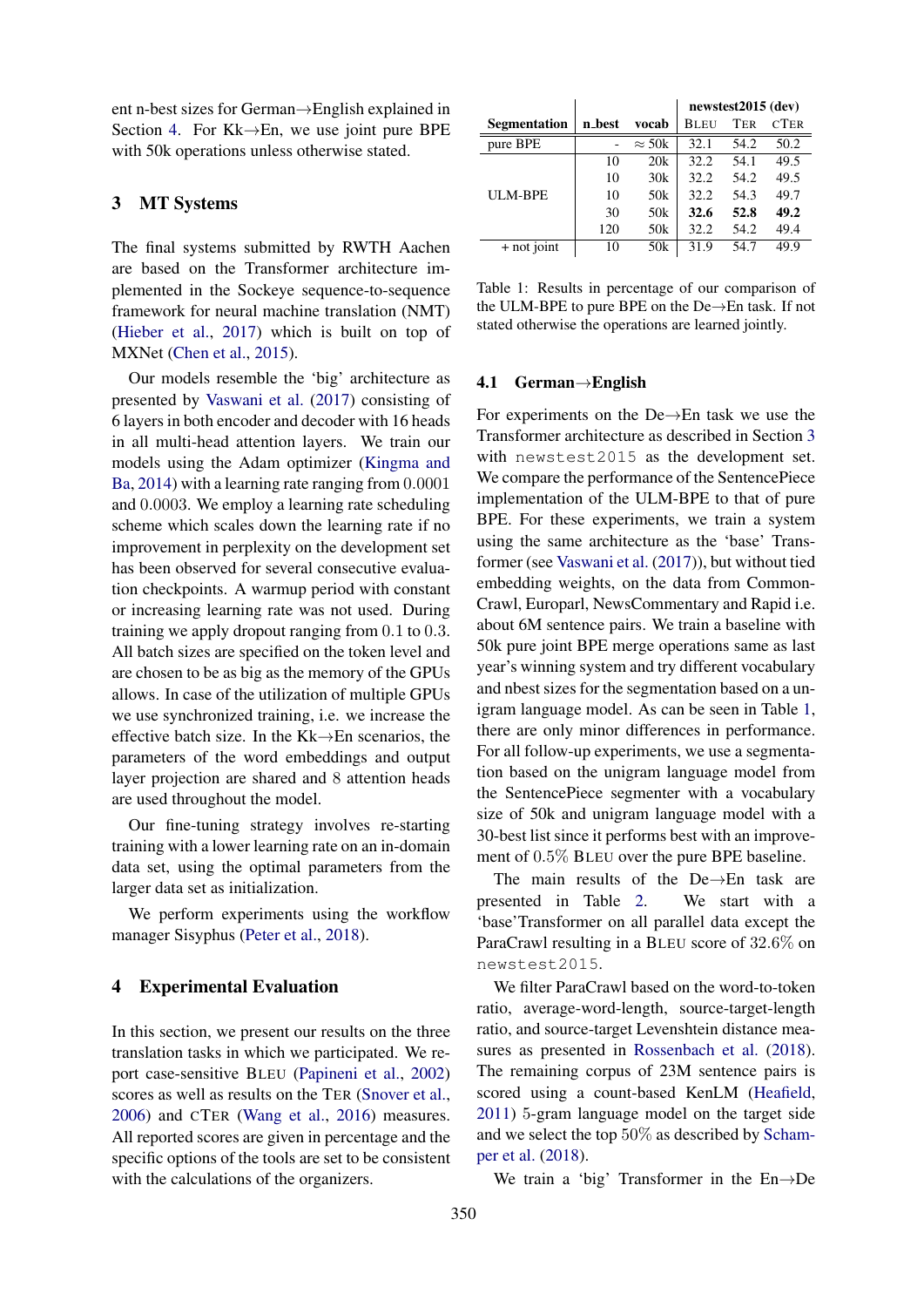direction and back-translate the deduplicated NewsCrawl 2018 monolingual corpus. This backtranslation system is trained on CommonCrawl, Europarl, NewsCommentary, Rapid and on the 23M sentence pairs from the filtered version of ParaCrawl as well as on 18M synthetic sentence pairs from a back-translated NewsCrawl 2017 corpus. It achieves 31.3% BLEU and 29.9% BLEU on the En→De task on newstest2015 and newstest2017 respectively.

To filter out sentence pairs that were copied instead of translated by the system, we apply a filtering method based on the Levenshtein distance between source and target sentences [\(Rossenbach](#page-5-9) [et al.,](#page-5-9) [2018\)](#page-5-9). This has further reduced the synthetic corpus size to 15.9M sentence pairs which are used to train our final systems.

We oversample CommonCrawl, Europarl, NewsCommentary and Rapid by a factor of 3 and end up with a corpus of roughly 47M lines (18M oversampled, 1M Wikititles, 16M synthetic, 11M ParaCrawl). Training a 'big' Transformer on this corpus leads to a performance of 36.3% BLEU on the dev set as is shown in Table [2.](#page-3-0) Finetuning on the test sets from previous years (excluding only newstest2015 and newstest2017) adds another 0.9% BLEU. We train two models with this configuration and experiment with different ensembles. For our final submission we pick the 3 best checkpoints out of the 2 training runs, apply finetuning to them and use a linear ensemble of them for decoding with a beam size of 12. The final performance of the ensemble is 37.4% BLEU on the dev set and 39.6% BLEU on newstest2019.

## 4.2 Chinese→English

The original Chinese-English training set contains 25.8M sentence pairs. After applying the preprocessing steps described in Section [2,](#page-0-0) we first filter out 1.1M sentence pairs which contain a large number of illegal characters (on either side). This step is performed using a Gaussian mixture model, which uses UTF-8 blocks as feature vectors and is trained on the Chinese and English development data sets. Then we apply deduplication on both sides, which further removes around 5.8M sentence pairs. From the remaining 18.9M sentence pairs we sampled 12M sentences from each side to follow the SentencePiece approach as described in Section [2.](#page-0-0) Note that we did not use any additional tools to pre-segement the Chinese data.

We also use the provided Chinese and English monolingual data and apply the same preproceesing procedure. After the filtering, the Chinese and English monolingual data sets contain 27.5M and 52.9M sentences respectively. We train LSTM-based Chinese and English language models on these monolingual data sets, as well as a big Transformer-based Chinese→English translation model on the 18.9M bilingual data set. Note that here the Chinese language model uses characters and the English language model uses sub words. The concatenation of the newsdev2017 and newstest2017 data sets are used as the development set for training. Then we apply the language models to score the Chinese and English training sentence pairs. The translation model is used to decode the entire training set and then we calculate the CHRF score (Popović, [2015\)](#page-5-12) of each hypothesis. Then the remaining 18.9M sentence pairs are further filtered according to the language model perplexities and CHRF scores. Only sentence pairs that satisfy the following three conditions are retained:

- The CHRF score is higher than 0.55;
- The Chinese language model log-perplexity is lower than 5;
- The English language model log-perplexity is lower than 7.

Only about 13.7M parallel sentence pairs from the training data is retained after this round of filtering.

The English language model is also used to score the English monoligual data. We randomly sub-sample 10M English sentences from the filtered monolingual data for back-translation. The synthetic data is generated by a big Transformerbased En→Zh translation model trained on the 18.9M sentence pairs, i.e. before the last round of filtering.

We train the following Transformer-based translation models on the final 23.7M parallel sentences (each batch contains 4k tokens if not stated):

- 1. Transformer big architecture [\(Vaswani et al.,](#page-6-1) [2017\)](#page-6-1);
- 2. Transformer big architecture with 7 encoder and 7 decoder layers, gradient accumulation of 2 batches, which yields an effective batch size of 8k tokens;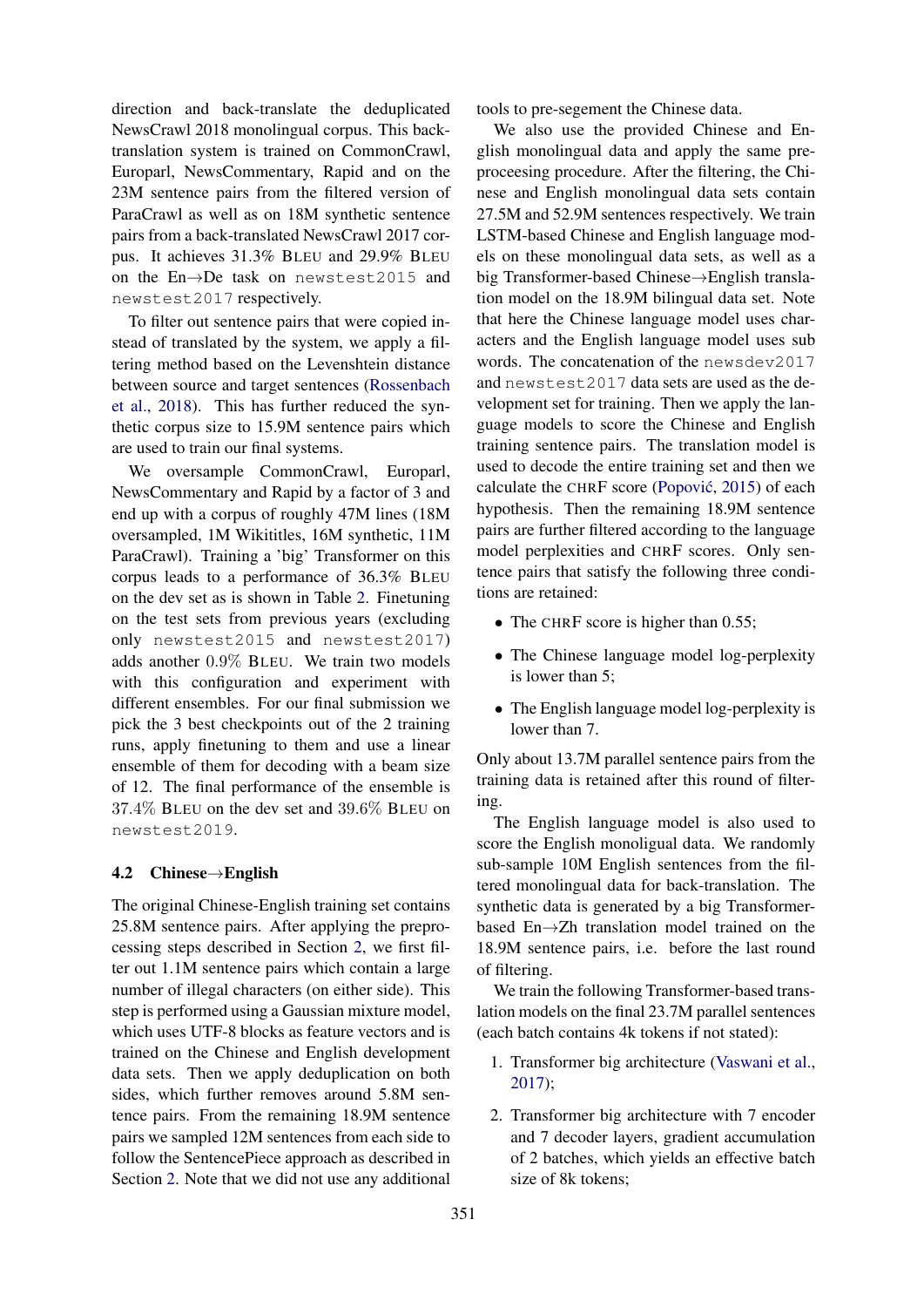<span id="page-3-0"></span>

|                                    | $newstest2015$ (dev) |            | newstest2017 |      |      | newstest2019 |             |            |             |
|------------------------------------|----------------------|------------|--------------|------|------|--------------|-------------|------------|-------------|
| <b>Systems</b>                     | <b>BLEU</b>          | <b>TER</b> | <b>CTER</b>  | BLEU | TER  | <b>CTER</b>  | <b>BLEU</b> | <b>TER</b> | <b>CTER</b> |
| <b>Transformer Base</b>            | 32.6                 | 53.7       | 49.2         | 33.8 | 53.0 | 49.9         | 35.7        | 52.2       | 49.9        |
| Transformer $Big +$ Paracrawl + BT | 36.3                 | 50.2       | 45.5         | 38.3 | 48.9 | 45.8         | 37.5        | 50.7       | 46.6        |
| $+$ fine-tuning                    | 37.2                 | 49.4       | 45.0         | 39.5 | 47.8 | 44.8         | 38.9        | 49.2       | 45.3        |
| Ensemble <sup>†</sup>              | 37.4                 | 49.1       | 44.7         | 39.9 | 47.4 | 44.6         | 39.6        | 48.4       | 44.7        |

Table 2: Main results for the German→English task measured in BLEU [%], TER [%] and CTER [%] †: Submitted system.

- 3. Transformer big architecture with gradient accumulation of 4 batches, which yields an effective batch size of 16k tokens;
- 4. Transformer big architecture with BLEU as metric for the learning rate reduction scheme;
- 5. Self-attentive encoder + LSTM decoder network [\(Chen et al.,](#page-5-13) [2018\)](#page-5-13).

All models are trained for around 14 epochs and during decoding we use a beam size of 16. As can be seen in Table [3](#page-4-0) the first four systems show about equal performance while the LSTM decoder stays 0.4% BLEU behind the baseline on the dev set and 0.7% BLEU on newstest2018. Ensembling of the four strongest models provides 1.3% BLEU improvement over the baseline on the dev set.

In addition, we found that there are many long source samples in the test set. As during training we eliminate all samples which are longer than 100 subwords, our system does not perform well in the translation of longer samples. To tackle this problem, we first split all samples, which include '.', '!', '?' or ';' characters, into shorter sentences. If there are still sentences which contain more than 80 subwords, we split them on ',' once, in a way that keeps the lengths of the two separated sentences as equal as possible. This splitting brings up to 1.1% BLEU improvements on newstest2018. The final submitted system achieves a BLEU score of 31.7% on newstest2019.

#### 4.3 Kazakh→English

We tackle the low-resource Kazakh→English task by leveraging additional mono- and bilingual data via back-translation, language modeling and transfer learning. Our main results are summarized in Table [4](#page-4-1) and we deviate from the system described in Section 3 by using model dimensions of 512 and

internal projections 2,048, which we further denote as the base model. A larger variant is used for Systems 4-7 with a model dimension of 1,024. A batch size of 10k words or 8k subwords is used for the smaller and larger models, respectively. This is achieved by accumulating gradients over 4 smaller batches.

In total, we leverage 24M synthetic sentence pairs and over-sample all available Kk−En data to obtain a ratio of 1:4 (authentic:synthetic) for systems 2-3 and 1:2 for systems 4-7. The Kk $\rightarrow$ En data consists of 224k training samples. For the synthetic data, we make use of the Ru-En bilingual data: the Yandex and News Commentary corpora plus 10M sentences from the UN corpus. Further, the organizers supply a crawled Kk-Ru corpus, from which we remove redundant sentences by using the technique described by [Rossenbach et al.](#page-5-9) [\(2018\)](#page-5-9). Finally, 10M sentences are sub-sampled from News Crawl 2017 for back-translation. As in-domain data, we make use of the 2014-2018 Ru-En test sets of past competitions.

The Russian side of the Kk-Ru corpus is translated to English using the small model variant and 50k joint pure BPE operations. The Russian side of the Ru-En corpus is translated to Kazakh by the former setup on the crawled corpus. Backtranslations are generated using a bilingual base model (System 1), i.e. that shares parameters between both translation directions, trained with 20k joint pure BPE operations. The model itself includes 4M back-translated sentences from News Crawl 2017 and is fine-tuned on the News Commentary corpus of the Kk-Ru corpus.

We also experiment with transfer learning as presented by [Kim et al.](#page-5-14) [\(2019\)](#page-5-14). In this framework, we train a Ru→En model with non-joint pure BPE vocabularies<sup>[1](#page-3-1)</sup> on the corresponding WMT 2018 translation task. Kazakh word embeddings are then trained on all available monolingual data,

<span id="page-3-1"></span><sup>1</sup> 20k operations for Russian, 50k operations for English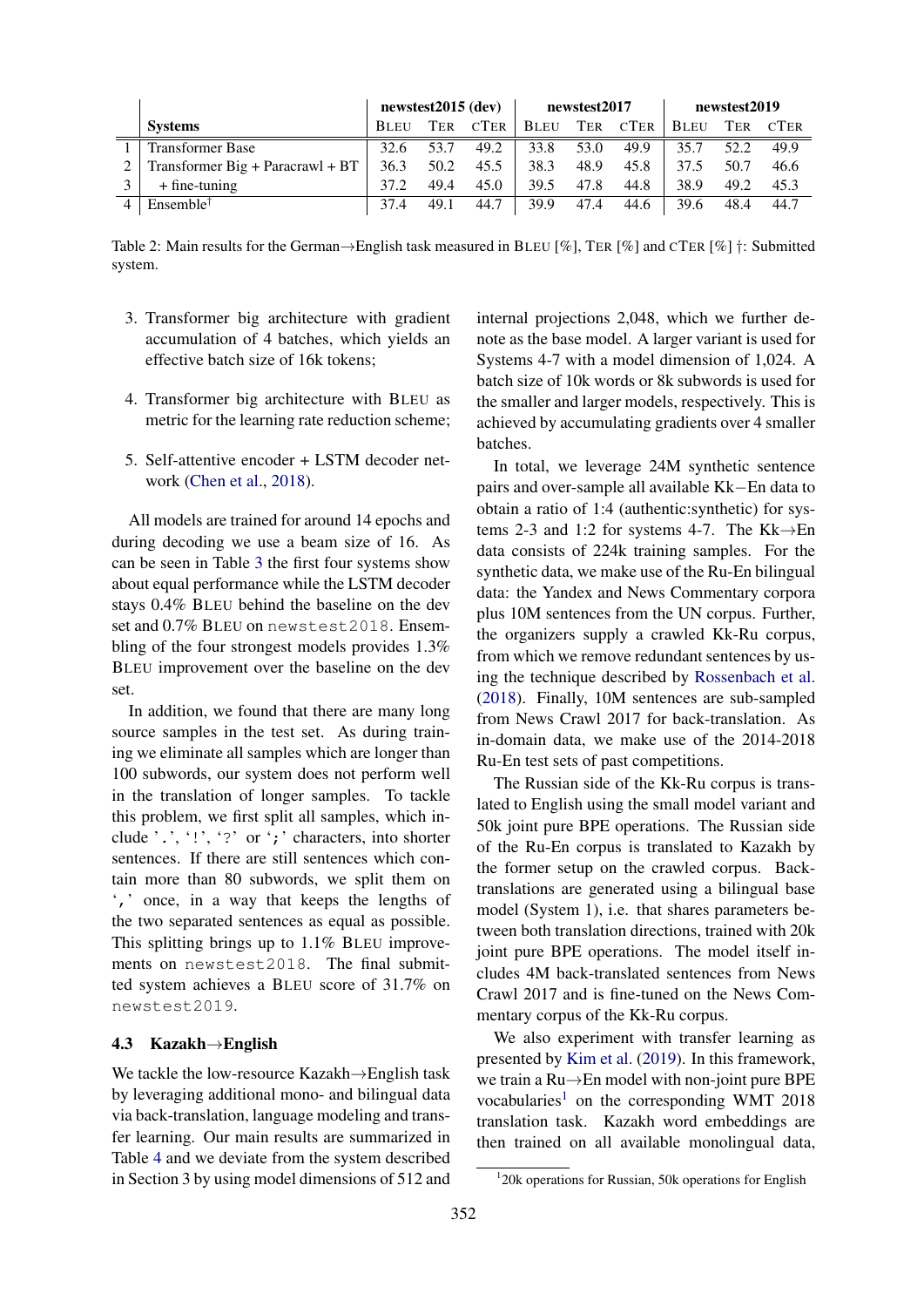<span id="page-4-0"></span>

|                |                                       |             | dev        |             | newstest2018 |             |
|----------------|---------------------------------------|-------------|------------|-------------|--------------|-------------|
|                | <b>Systems</b>                        | <b>BLEU</b> | <b>TER</b> | <b>CTER</b> | <b>BLEU</b>  | <b>CTER</b> |
|                | Transformer 'big'                     | 25.2        | 65.8       | 60.6        | 25.8         | 63.3        |
| $\overline{2}$ | $+ 7$ th layer + grad-acc 2           | 25.4        | 65.6       | 60.2        | 25.8         | 62.7        |
| 3              | $+$ grad-acc 4                        | 25.5        | 65.0       | 60.0        | 25.9         | 62.6        |
| $\overline{4}$ | + optimize on BLEU                    | 25.4        | 65.6       | 60.6        | 26.0         | 63.3        |
| 5              | + LSTM decoder                        | 24.8        | 66.3       | 61.4        | 25.5         | 63.5        |
| 6              | Ensemble $[1,2,3,4]$                  | 26.5        | 64.2       | 58.9        | 26.9         | 61.4        |
| 7              | $+$ Split long sentences <sup>†</sup> |             |            |             | 28.0         | 60.4        |

<span id="page-4-1"></span>Table 3: Results for Zh $\rightarrow$ En measured in BLEU [%], TER [%] and CTER [%]. The development set is the concatenation of newsdev2017 and newstest2017. TER computation fails on newstest2018. †: Submitted systems.

|                |                              |             | newsdev2019 |            |             | newstest2019 |            |             |  |
|----------------|------------------------------|-------------|-------------|------------|-------------|--------------|------------|-------------|--|
|                | <b>Systems</b>               | <b>Size</b> | <b>BLEU</b> | <b>TER</b> | <b>CTER</b> | <b>BLEU</b>  | <b>TER</b> | <b>CTER</b> |  |
|                | <b>Baseline</b>              | base        | 15.9        | 75.8       | 74.8        | 12.8         | 78.6       | 76.7        |  |
| $\overline{2}$ | Transfer                     | base        | 21.6        | 72.8       | 64.1        | 23.6         | 69.0       | 62.5        |  |
| 3              | $+$ fine-tuning              |             | 22.0        | 72.2       | 63.9        | 23.9         | 67.9       | 60.5        |  |
| 4              | <b>Scratch</b>               | large       | 21.5        | 72.9       | 64.8        | 23.2         | 68.9       | 62.7        |  |
| 5              | $+$ fine-tuning              |             | 22.2        | 72.0       | 63.9        | 23.3         | 68.8       | 61.2        |  |
| 6              | + search tuning <sup>†</sup> |             | 22.8        | 71.1       | 64.9        | 24.2         | 66.8       | 61.2        |  |
| 7              | $+$ LM <sup>†</sup>          |             | 23.6        | 71 2       | 67.2        | 23.1         | 69.9       | 66.2        |  |

Table 4: Results measured in BLEU [%], TER [%] and CTER [%] for Kk $\rightarrow$ En. †: Submitted systems.

processed with 20k pure BPE operations, and are mapped to the same distribution as the Russian embeddings via an unsupervised mapping [\(Con](#page-5-15)[neau et al.,](#page-5-15) [2017\)](#page-5-15). Finally, training is initialized with the replaced parameters and fine-tuned on the Kk-En task (System 2+3). We expect a bigger model to perform better on the Ru→En task and therefore transfer better to this task, but time constraints prohibited this.

Fine-tuning on the translated news test sets from the Ru→En task (System 5) improves performance by 0.7% BLEU on the development set but does not generalize to test set improvements. The length penalty and beam size hyperparameters were tuned to maximize the difference of BLEU and TER on newsdev2019 (System 6). Finally, we experiment with adding a 5-gram modified Kneser-Ney language model [\(Chen and Goodman,](#page-5-16) [1999\)](#page-5-16) during inference using KenLM [\(Heafield,](#page-5-10) [2011\)](#page-5-10) (System 7). We perform a log-linear combination and re-run the optimization grid search as before with the additional language model scaling factor. This improves the development set performance but considerably decreases the test set performance. In hindsight, our experimental setup was flawed due to not having unseen test data and therefore overfitting on the development set, clearly seen by comparing Systems 6 and 7.

# 5 Conclusion

This paper describes the RWTH Aachen University's submission to the WMT 2019 news translation task. For all language pairs we use the Transformer architecture. Different methods for data filtering, preprocessing and synthetic data creation were tested. We experiment with different segmentation schemes, model depth, language modelling during search and transfer learning. Our De→En system performs on par with our 2018 submission and our Zh→En model shows an 1.3% BLEU improvement over our last year's submission. For the Kk→En system we gain improvements of 11.4% BLEU over a standard semi-supervised baseline resulting in a final performance of 24.2% BLEU on newstest2019.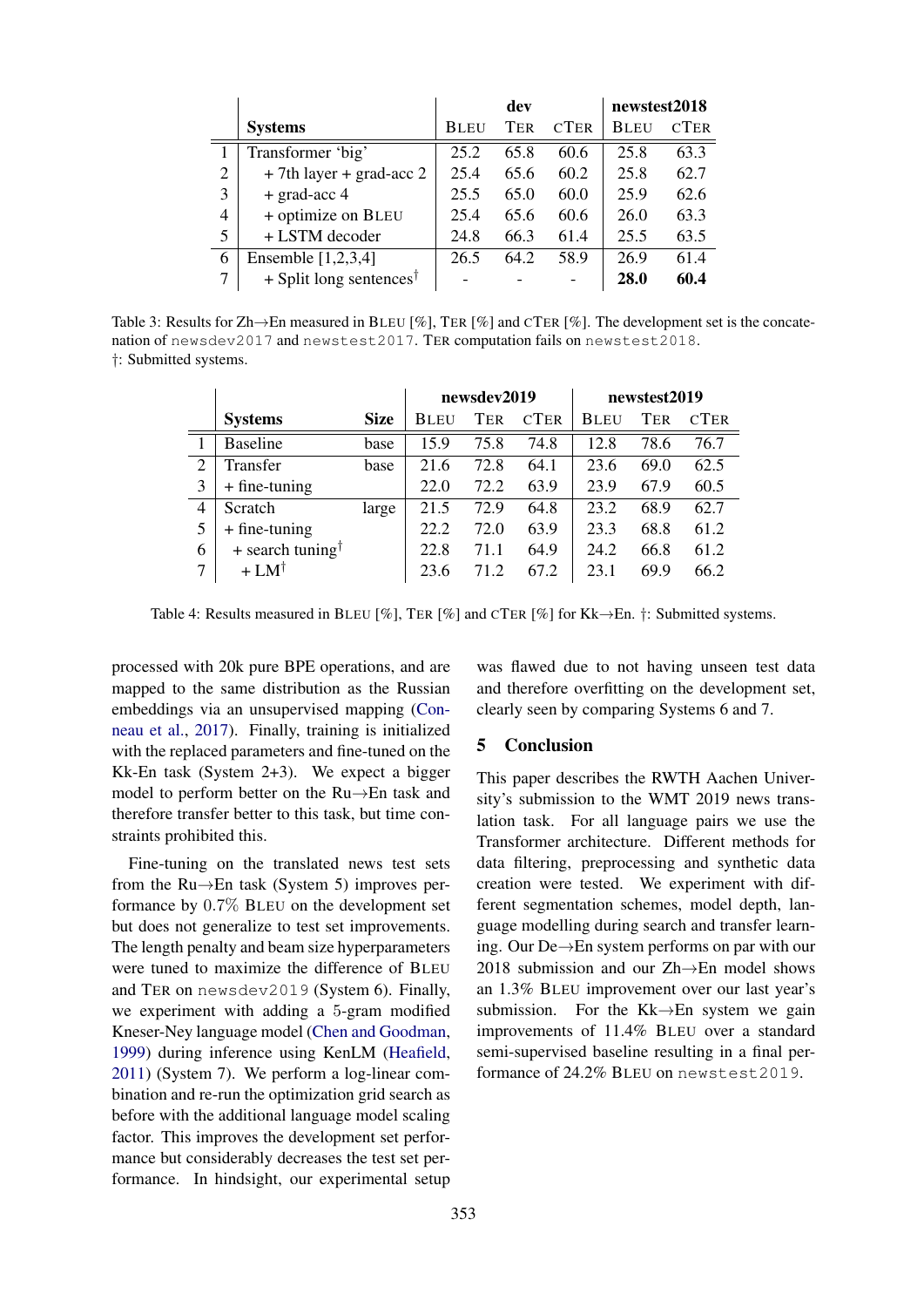#### Acknowledgements



This work has received funding from the European Research Council (ERC) (under the European Union's Horizon 2020 research and innovation programme, grant agreement No 694537, project "SEQCLAS") and the Deutsche Forschungsgemeinschaft (DFG; grant agreement NE 572/8-1, project "CoreTec"). The work reflects only the authors' views and none of the funding agencies is responsible for any use that may be made of the information it contains.

#### References

- <span id="page-5-13"></span>Mia Xu Chen, Orhan Firat, Ankur Bapna, Melvin Johnson, Wolfgang Macherey, George Foster, Llion Jones, Mike Schuster, Noam Shazeer, Niki Parmar, Ashish Vaswani, Jakob Uszkoreit, Lukasz Kaiser, Zhifeng Chen, Yonghui Wu, and Macduff Hughes. 2018. The best of both worlds: Combining recent advances in neural machine translation. In *Proceedings of the 56th Annual Meeting of the Association for Computational Linguistics*, pages 76–86, Melbourne, Australia.
- <span id="page-5-16"></span>Stanley F Chen and Joshua Goodman. 1999. An empirical study of smoothing techniques for language modeling. *Computer Speech & Language*, 13(4):359–394.
- <span id="page-5-5"></span>Tianqi Chen, Mu Li, Yutian Li, Min Lin, Naiyan Wang, Minjie Wang, Tianjun Xiao, Bing Xu, Chiyuan Zhang, and Zheng Zhang. 2015. MXNet: A flexible and efficient machine learning library for heterogeneous distributed systems. *arXiv preprint arXiv:1512.01274*. Version 1.
- <span id="page-5-15"></span>Alexis Conneau, Guillaume Lample, Marc'Aurelio Ranzato, Ludovic Denoyer, and Hervé Jégou. 2017. Word translation without parallel data. *arXiv preprint arXiv:1710.04087*.
- <span id="page-5-10"></span>Kenneth Heafield. 2011. [KenLM: Faster and smaller](https://kheafield.com/papers/avenue/kenlm.pdf) [language model queries.](https://kheafield.com/papers/avenue/kenlm.pdf) In *Proceedings of the EMNLP 2011 Sixth Workshop on Statistical Machine Translation*, pages 187–197, Edinburgh, Scotland, United Kingdom.
- <span id="page-5-4"></span>Felix Hieber, Tobias Domhan, Michael Denkowski, David Vilar, Artem Sokolov, Ann Clifton, and Matt Post. 2017. [Sockeye: A toolkit for neural machine](http://arxiv.org/abs/1712.05690) [translation.](http://arxiv.org/abs/1712.05690) *arXiv preprint arXiv:1712.05690*. Version 2.
- <span id="page-5-14"></span>Yunsu Kim, Yingbo Gao, and Hermann Ney. 2019. Effective cross-lingual transfer of neural machine translation models without shared vocabularies. In

*Annual Meeting of the Assoc. for Computational Linguistics*, Florence, Italy.

- <span id="page-5-6"></span>Diederik P Kingma and Jimmy Ba. 2014. Adam: A method for stochastic optimization. *arXiv preprint arXiv:1412.6980*. Version 9.
- <span id="page-5-0"></span>Philipp Koehn, Hieu Hoang, Alexandra Birch, Chris Callison-Burch, Marcello Federico, Nicola Bertoldi, Brooke Cowan, Wade Shen, Christine Moran, Richard Zens, et al. 2007. Moses: Open source toolkit for statistical machine translation. In *Proceedings of the 45th annual meeting of the ACL on interactive poster and demonstration sessions*, pages 177–180. Association for Computational Linguistics.
- <span id="page-5-2"></span>Taku Kudo. 2018. Subword regularization: Improving neural network translation models with multiple subword candidates. In *Proceedings of the 56th Annual Meeting of the Association for Computational Linguistics*, pages 66–75, Melbourne, Australia.
- <span id="page-5-3"></span>Taku Kudo and John Richardson. 2018. Sentencepiece: A simple and language independent subword tokenizer and detokenizer for neural text processing. *arXiv preprint arXiv:1808.06226*.
- <span id="page-5-8"></span>Kishore Papineni, Salim Roukos, Todd Ward, and Wei-Jing Zhu. 2002. BLEU: A method for automatic evaluation of machine translation. In *Proceedings of the 41st Annual Meeting of the Association for Computational Linguistics*, pages 311–318, Philadelphia, Pennsylvania, USA.
- <span id="page-5-7"></span>Jan-Thorsten Peter, Eugen Beck, and Hermann Ney. 2018. Sisyphus, a workflow manager designed for machine translation and automatic speech recognition. In *Proceedings of the 2018 Conference on Empirical Methods in Natural Language Processing (EMNLP 2018)*, pages 84–89.
- <span id="page-5-12"></span>Maja Popović. 2015. CHRF: charactern-gram f-score for automatic mt evaluation. In *Proceedings of the Tenth Workshop on Statistical Machine Translation*, pages 392–395, Lisboa, Portugal.
- <span id="page-5-9"></span>Nick Rossenbach, Jan Rosendahl, Yunsu Kim, Miguel Graça, Aman Gokrani, and Hermann Ney. 2018. The rwth aachen university filtering system for the wmt 2018 parallel corpus filtering task. In *Proceedings of the Third Conference on Machine Translation: Shared Task Papers*, pages 946–954.
- <span id="page-5-11"></span>Julian Schamper, Jan Rosendahl, Parnia Bahar, Yunsu Kim, Arne Nix, and Hermann Ney. 2018. The rwth aachen university supervised machine translation systems for wmt 2018. In *Proceedings of the Third Conference on Machine Translation: Shared Task Papers*, pages 496–503.
- <span id="page-5-1"></span>Rico Sennrich, Barry Haddow, and Alexandra Birch. 2016. Neural machine translation of rare words with subword units. In *Proceedings of the 54th Annual Meeting of the Association for Computational Linguistics (Volume 1: Long Papers)*, volume 1, pages 1715–1725.